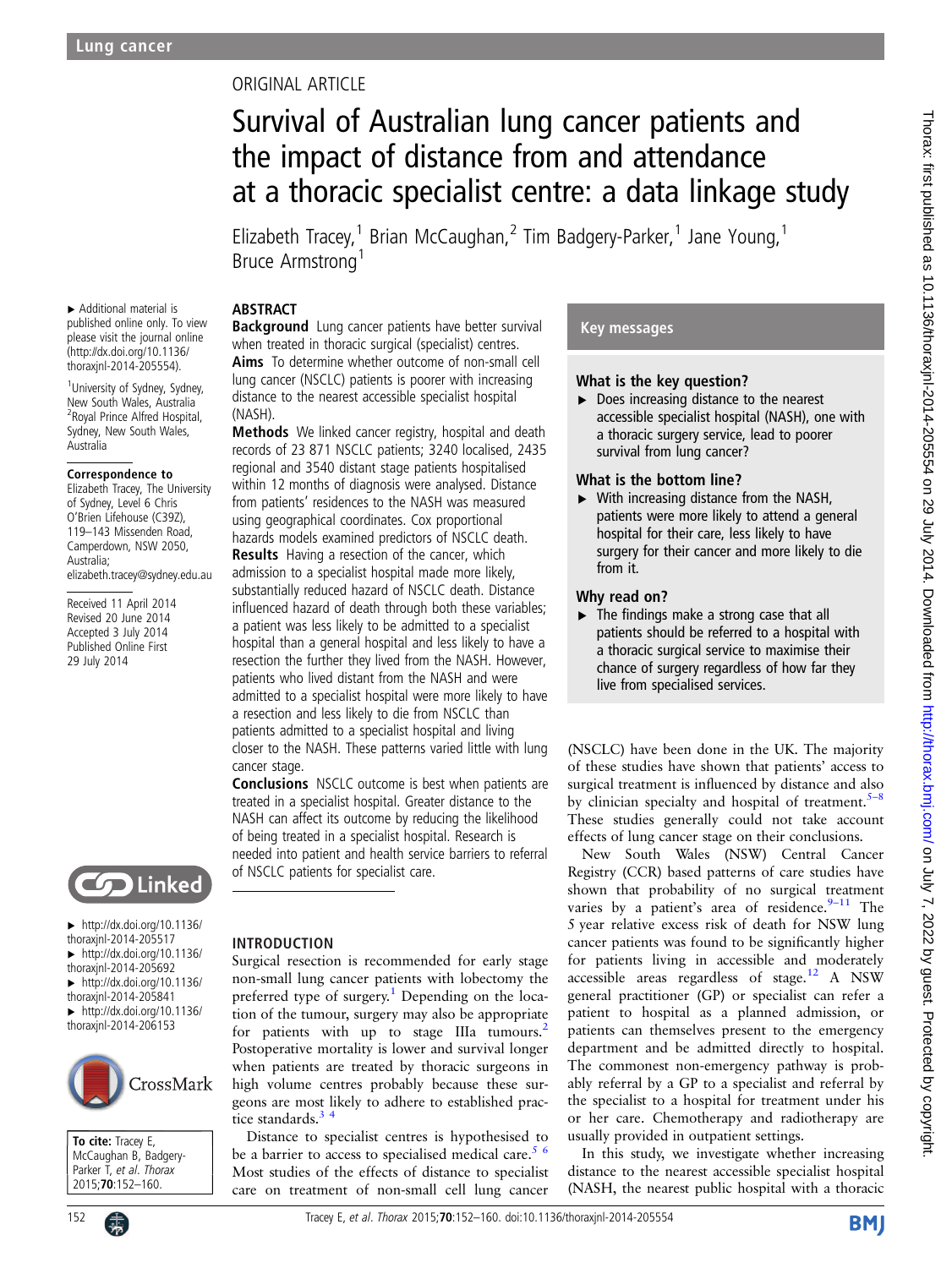surgical service) is associated with poorer survival for patients with localised, regional and distant stage primary lung cancer after adjusting for potentially confounding variables.

# **METHODS**

The NSW CCR was the primary data source.<sup>[13](#page-7-0)</sup> The study population included all patients with NSCLC (International Classification of Disease topography codes C33–C34 excluding morphology codes M80413–M80453, M82463) diagnosed in NSW between 2000 and 2008 and followed up to the end of 2008. Stage at diagnosis is determined by cancer registry coders on the basis of pathology reports, doctor's letters and other notifications. It is grouped into four categories: localised (confined to the organ of origin), regional (invasion of adjacent organs and proximal lymph nodes), distant (invasion distant lymph nodes or distant organs) and unknown (not recorded because pathology information was not available). Previous studies have shown these extent-of-disease categories to provide broadly comparable information with other methods of staging.<sup>[14 15](#page-7-0)</sup> A total of 23 871 patients were potentially eligible for this study. Of these, 22 997 patients whose  $CCR^{13}$  record linked to one or more records in the NSW Admitted Patients Data Collection (APDC), which details diagnosis and surgical treatment for all separations from NSW public and private gospitals,[16](#page-7-0) were considered for the analysis. The combined automated and manual record linkage process had an estimated false positive rate of 0.4%[.17](#page-7-0) Patients were excluded if they were diagnosed by death certificate only (707), were not admitted to hospital after diagnosis (10 684) or were admitted more than 12 months after diagnosis (459), which left 11 147 patients. Inpatient staging procedures could not have occurred and hospital risk factor and treatment information was not available for the patients not admitted to hospital after diagnosis. We also excluded (1932) unknown stage patients except in a sensitivity analysis. This left 9215 in the main analysis. Of these patients, 3240 patients had localised stage, 2435 had regional stage and 3540 had distant stage cancer.

#### **Distance**

Distance to the NASH was obtained for each patient by using the geographical coordinates of the patient's address and the NASH and the 'Great Circle Distance Calculator' (a SAS program). This algorithm calculates the shortest distance between two points on Earth, treating it as a sphere.<sup>18</sup> We considered this distance to be a measure of access to best care because it encompasses both distance to and affordability of care; all Australians are entitled to treatment free-of-charge in public hospitals. Distance to a patient's actual hospital of treatment as an alternative measure of access may be biased because more mobile patients may be referred to more distant hospitals. In addition, it can only apply to those who received treatment.<sup>[6](#page-7-0)</sup> UK studies using travel time and straight line distance<sup>[19](#page-7-0)</sup> have found them to be highly correlated  $(R=0.856)$ .

Patients were grouped into three categories of distance: 0–39, 40–99 and  $\geq$ 100 km. The >100 km category was made the most distant category because patients living this distance from required care in NSW can obtain financial support for travel and accommodation through the Isolated Patient Travel, Accommodation and Assistance Scheme.<sup>[20](#page-7-0)</sup> Patients' place of residence was also classified broadly as metropolitan, outer metropolitan and rural, based on the 2010 boundaries of NSW Local Health Districts.

# Hospitals

Eleven public specialist hospitals were identified using Canrefer, $21$  a Cancer Institute NSW web directory of cancer services. We grouped hospitals in which patients were treated as specialist (public and private hospitals with a thoracic surgery service) or general hospitals (public and private hospitals without a thoracic surgery service). We selected the hospital of treatment as the hospital where patients received their most invasive procedure; in the absence of any procedure, we selected the first hospital to which the patient was admitted after diagnosis.

Because there was structural correlation between distance to the NASH and the type of hospital in which a patient was treated (the specialist hospitals were in Sydney or a large city while the general hospitals were distributed more widely throughout the State), we created a six-category variable of hospital type in two categories, specialist and general, by distance from the NASH in three categories, 0–39, 40–99, and ≥100 km. Other covariates are described in online supplementary appendix 1 tables 1 and 2.

# Surgery

Whether or not patients had their primary cancer treated surgically by lobectomy, segmental resection or pneumonectomy (referred to hereafter as a resection) was determined from hospital procedure codes in APDC records covering the period a month before diagnosis to 12 months after diagnosis. Other characteristics of patients are found in online supplementary appendix 1.

# STATISTICAL ANALYSIS

Stata V.12.1 was used for the statistical analysis. We described cause-specific survival from NSCLC and its predictors using Kaplan–Meier curves. Univariable Cox proportional hazards regression models were fitted for each covariate. Proportionality was examined and time varying components were retained if proportionality assumptions failed. Interactions were included on an a priori basis. Independent determinants of cause-specific survival were identified by backward elimination from a full Cox proportional hazards model. A p value less than 0.05 in the likelihood ratio test was used to determine whether a variable was retained in the final model. Sex, age, comorbidity and history of COPD were retained in the final model, regardless of their statistical significance, because of their clinical importance. The combination of type of hospital and distance from the NASH were similarly retained because investigation of the effects of distance was the main objective of this study. For all other variables, nested maximum likelihood ratio tests compared two models with and without the covariate. We checked model fit by comparing unadjusted Kaplan–Meier survival curves with adjusted curves for each covariate after redoing the model using the Royston and Palmer  $\text{stmp2}^{22}$  $\text{stmp2}^{22}$  $\text{stmp2}^{22}$ command and the Predict command in STATA 12.1 (see online supplementary appendix 1 figure 1). This model was the source of the adjusted survival curves in fi[gures 1 D, E](#page-2-0) and F and fi[gures 2 D, E](#page-2-0) and F. A sensitivity analysis was done by repeating the Cox modelling after imputing values for unknown stage (data available on request).

# RESULTS

Most NSCLC patients were men and Australian born. The mean age was 70 years in men and 69 years in women. There was a lower proportion in the highest socioeconomic status group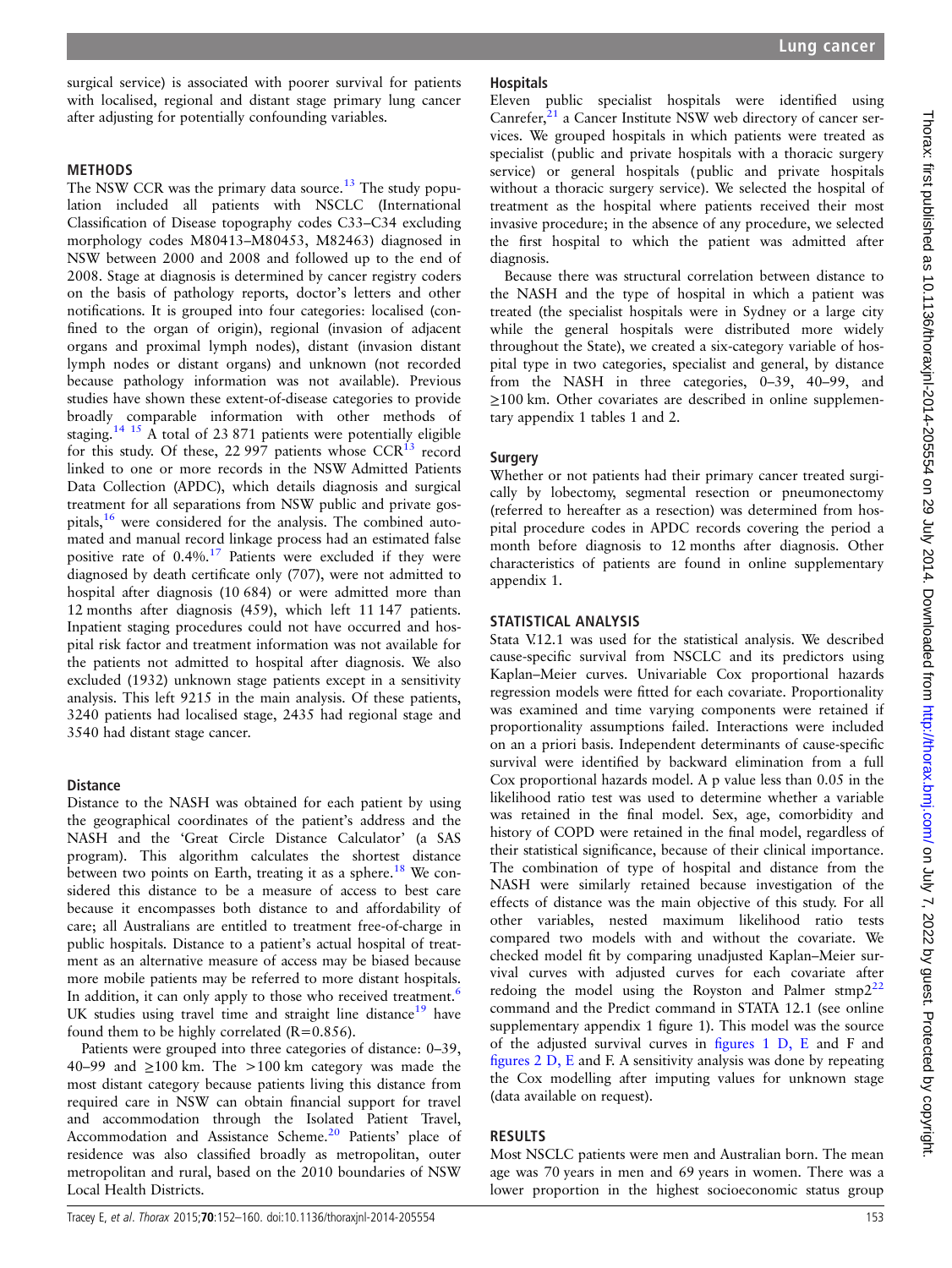<span id="page-2-0"></span>

Figure 1 Kaplan–Meier survival curves by hospital of treatment and distance from the nearest accessible surgical hospital (NASH) for patients with primary non-small cell lung cancer by stage unadjusted and adjusted for confounding variables, New South Wales, 2000–2008. (A) Localised stage patients (n=3240). (B) Regional stage patients (n=2435). (C) Distant stage patients (n=3540). (D) Localised stage patients (n=3240). (E) Regional stage patients (n=2435). (F) Distant stage patients (n=3540). \*Adjusted for sex, age at diagnosis, country of birth, comorbidity, COPD, smoking, method of diagnosis, histology, type of admission, major surgery and time to diagnosis; the effects of age and time to diagnosis were time varying.

than is found in the general Australian population. In all, 72% were recorded as being current or previous smokers, 31% had COPD and 35% one or more comorbid conditions (see online supplementary appendix 1 table 1).

Of the 3240 patients with localised cancer, 59.2% (95% CI 57.5 to 60.9) had resections. A lower proportion of patients who lived 100 km or more from the NASH had a resection (49.4%, 95% CI 45.8 to 53.1) compared with patients living 0–39 km (62.5%, 95% CI 60.3 to 64.4) or 40–99 km from it.

Conversely, for patients who attended a specialist hospital there was a greater likelihood of resection with increasing distance to the NASH (69.7% at 0–39 km, 91.6 at 40–99 km and 94.6 at  $\geq$ 100 km) [\(table 1\)](#page-3-0). For patients with regional stage cancer, the proportion attending a general hospital also increased with distance from the NASH: 14.8% at 0–39 km to 51.2% at  $\geq$ 100 km for localised stage, and 15.3% at 0–39 km to 54.4% at ≥100 km. Much higher proportions of patients with distant stage than localised or regional stage attended general hospitals



Figure 2 Kaplan–Meier survival curves by surgery for patients with primary non-small cell lung cancer (NSCLC) by stage unadjusted and adjusted for confounding variables, New South Wales, 2000–2008. (A) Localised stage (NSCLC) patients (n=3240). (B) Regional stage (NSCLC) patients (n=2435). (C) Distant stage (NSCLC) patients (n=3540). (D) Localised stage (NSCLC) patients (n=3240). (E) Regional stage (NSCLC) patients (n=2435). (F) Distant stage (NSCLC) patients (n=3540). \*Adjusted for hospital of treatment and distance from the NASH, sex, age at diagnosis, country of birth, comorbidity, COPD, smoking, method of diagnosis, histology, type of admission and time to diagnosis.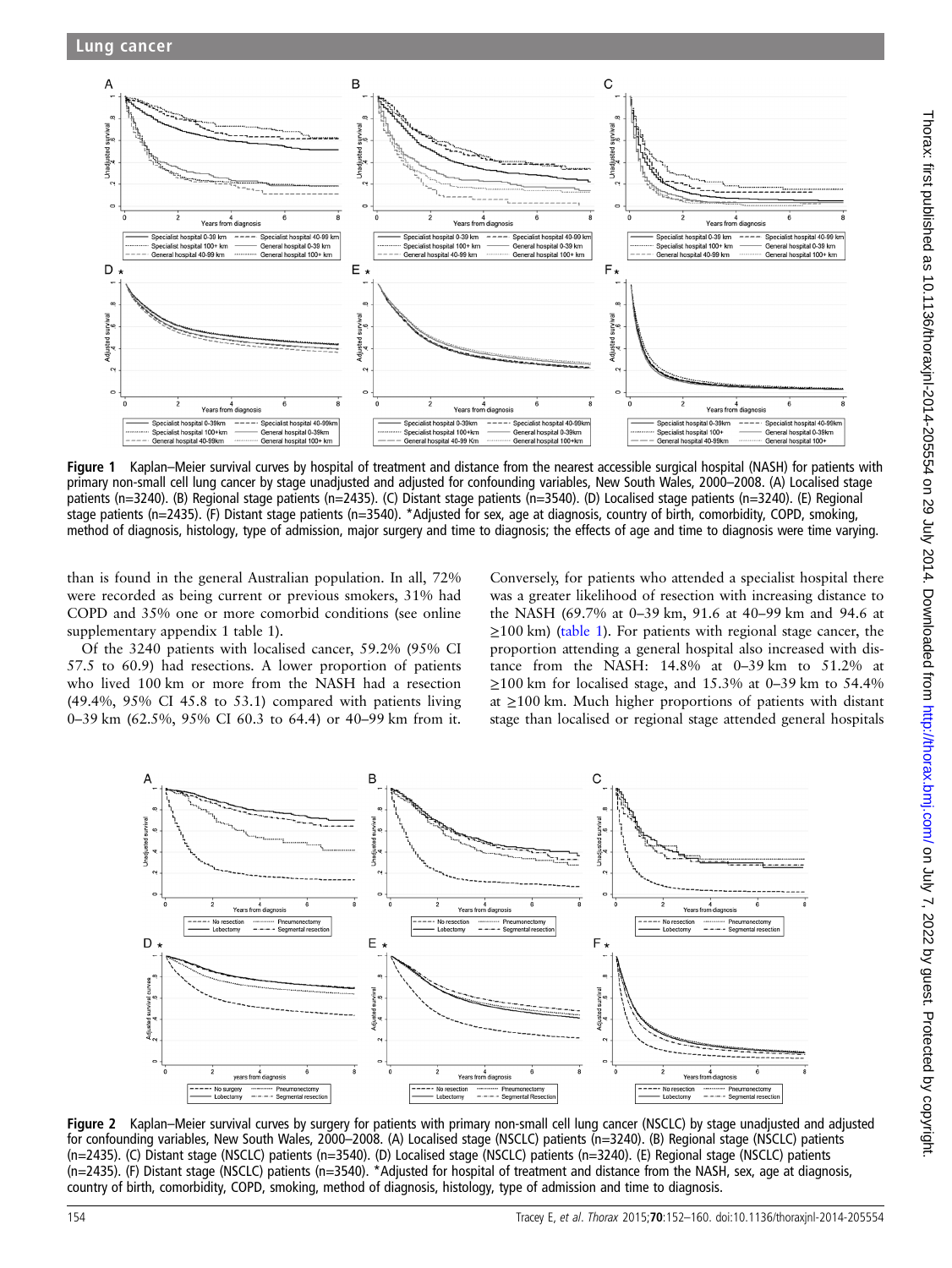|                                                 |                   | <b>Hospital of treatment</b> |              |               | Had surgical resection |                   |      |                |      |              |  |
|-------------------------------------------------|-------------------|------------------------------|--------------|---------------|------------------------|-------------------|------|----------------|------|--------------|--|
| Distance from the NASH<br>by stage at diagnosis | <b>Specialist</b> |                              | General      |               | <b>Total</b>           | <b>Specialist</b> |      | General        |      | <b>Total</b> |  |
|                                                 | n                 | $\%$                         | $\mathsf{n}$ | $\frac{0}{0}$ | n                      | n                 | $\%$ | n              | $\%$ | n            |  |
| Localised stage                                 |                   |                              |              |               |                        |                   |      |                |      |              |  |
| $0-39$ km                                       | 1757              | 85.2                         | 306          | 14.8          | 2063                   | 1225              | 69.7 | 63             | 20.6 | 1288         |  |
| 40-99 km                                        | 263               | 63.2                         | 153          | 36.8          | 416                    | 241               | 91.6 | 13             | 8.5  | 254          |  |
| $100+$                                          | 371               | 48.8                         | 390          | 51.2          | 761                    | 351               | 94.6 | 25             | 6.4  | 376          |  |
| Regional stage                                  |                   |                              |              |               |                        |                   |      |                |      |              |  |
| $0-39$ km                                       | 1244              | 84.7                         | 224          | 15.3          | 1468                   | 836               | 67.2 | 46             | 20.5 | 882          |  |
| 40-99 km                                        | 208               | 64.0                         | 117          | 36.0          | 325                    | 191               | 91.8 | 5              | 4.3  | 196          |  |
| $100+$                                          | 293               | 45.6                         | 349          | 54.4          | 642                    | 267               | 91.1 | 10             | 2.9  | 277          |  |
| Distant stage                                   |                   |                              |              |               |                        |                   |      |                |      |              |  |
| $0-39$ km                                       | 1539              | 70.5                         | 644          | 29.5          | 2183                   | 166               | 10.8 | $\overline{7}$ | 1.1  | 173          |  |
| 40-99 km                                        | 85                | 19.5                         | 351          | 80.5          | 436                    | 24                | 28.2 | $\mathbf{0}$   | 0    | 24           |  |
| $100+$                                          | 131               | 14.2                         | 790          | 85.8          | 921                    | 46                | 35.1 |                | 0.1  | 47           |  |
|                                                 | 5891              | 63.9                         | 3324         | 36.1          | 9215                   | 3347              | 95.2 | 170            | 5.1  | 3517         |  |

<span id="page-3-0"></span>Table 1 The proportional breakdown of non-small cell lung cancer patients hospitalised within 12 months of diagnosis by distance from the NASH by their hospital of treatment and whether they had major surgery by stage category, New South Wales, 2000–2008

(table 1). Overall, there were 3517 surgical resections, or 16% of total NSCLC patients; 95% occurred in specialist hospitals, while only 5% occurred in general hospitals (table 1).

There was substantial variation in unadjusted survival of NSCLC patients depending on type of hospital of treatment and distance from the NASH (figure [1](#page-2-0)A–C). Patients attending specialist hospitals had better survival while patients attending general hospitals had poorer survival for each stage category. Most of these differences, however, diminished greatly on adjustment of the survival curves for the covariates that were retained in the backward elimination Cox models of hazard of death from NSCLC (fi[gure 1](#page-2-0)B).

Consistently with figure [1D](#page-2-0)–F, the fully adjusted, stagespecific HRs for death from lung cancer did not vary greatly by distance and hospital type particularly in patients with regional and distant stage cancer [\(table 2\)](#page-4-0). To the extent that individual HRs were materially above unity, these increases appeared more consistent with an independent effect of hospital type than an independent effect of distance from the NASH, with the poorer outcome in patients treated in general hospitals. However, since there are strong relationships between distance and hospital type, and hospital type and having a lung resection (table 1), it is likely that resection, which reduced the hazard of death from NSCLC (fi[gure 2](#page-2-0), [table 2\)](#page-4-0), mediates most of the effects that distance and hospital have on the hazard of death, because only 170 of the 3517 resections were undertaken in general hospitals (table 1). To explore this possibility, we examined the impact of removing resection from the fully adjusted model on the associations of distance and hospital type with death from NSCLC ([table 3](#page-6-0)). With resection excluded from the model, there was a strong association with distance from the NASH and a reduced hazard of death for patients treated in a specialist hospital regardless of cancer stage because with increasing distance from the NASH, patients underwent a resection when they attended a specialist hospital (for localised patients 91.6% at 40–99, and 94.6% at 100+, table 1). Conversely, patients who attended a general hospital were more likely to die from their cancer; this increased risk varied little, by the distance patients lived, from the NASH. This poorer relative outcome in general hospitals was similar for all stage categories [\(table 3\)](#page-6-0).

Resection was strongly associated with a lower risk of lung cancer death in all three stage categories, and this was true for each type of resection: pneumonectomy, lobectomy and segmental resection (fi[gure 2](#page-2-0), [table 2\)](#page-4-0). For localised and regional cancer, this impact appeared greater at 1 year after diagnosis than at 5 years.

Women had a lower risk of death than men for all stage categories ([table 2](#page-4-0)). As expected, increasing age, one or more comorbid conditions, having squamous cell carcinoma and having only a clinical diagnosis of lung cancer were strong predictors of a poor outcome. Except for comorbidity, these associations appeared weaker with regional and distant disease. Previous smokers had a lower risk of death than non-smokers or current smokers regardless of stage; this might be a consequence of smoking cessation preparatory to resection. Similarly, patients with a history of COPD had a better outcome, particularly if they had localised disease, perhaps because of better recording of medical history in patients considered for resection. Patients with localised disease who had an emergency admission had a higher hazard of death at 1 year (HR 1) than patients who had planned admissions (HR 0.75). Patients admitted for resection 2–12 months after diagnosis had a hazard of death at 5 years that was more than double than that in patients admitted within a month of diagnosis, and an even greater relative hazard if they had distant disease [\(table 2](#page-4-0)). Most patients who had resection were admitted to hospital within a month of diagnosis (80.2%).

The stage-specific results in [table 2](#page-4-0) were similar when stage was imputed for patients with unknown stage (data available on request).

# **DISCUSSION**

Two factors most influenced the hazard of death: attendance at a specialist hospital and having a resection of the lung cancer. Both were associated with a lower hazard of death. With increasing distance from the NASH, a patient was less likely to be admitted to a specialist hospital and therefore less likely to have a resection. To add to the complexity, when patients who lived further from the NASH were admitted to a specialist hospital, they were more likely to have a resection, probably because patients referred over long distances were more carefully selected for operability. Either way, distance and hospital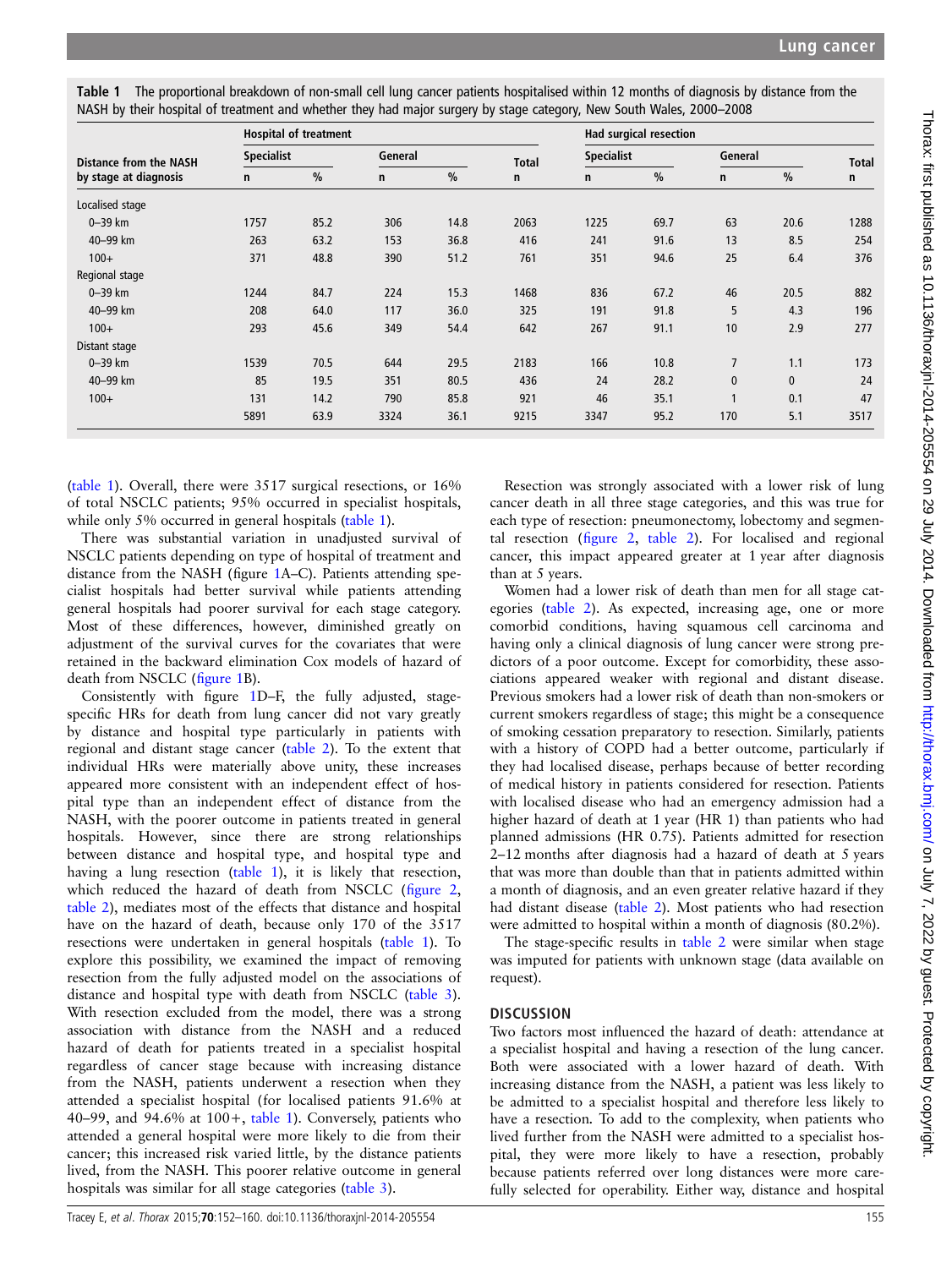Lung cancer Lung cancer

Table 2 Hospital of treatment, distance from the NASH and other variables independently associated with hazard of death from localised, regional and distant primary non-small cell lung cancer in New South Wales, 2000–2008

|                                                  | <b>Localised</b> |                           |                |                           | Regional   |              |                           |              | <b>Distant</b>            |            |              |                           |              |                           |            |
|--------------------------------------------------|------------------|---------------------------|----------------|---------------------------|------------|--------------|---------------------------|--------------|---------------------------|------------|--------------|---------------------------|--------------|---------------------------|------------|
|                                                  | One year*        |                           | Five years*    |                           |            | One year*    |                           | Five years*  |                           |            | One year*    |                           | Five years*  |                           |            |
|                                                  | <b>HR</b>        | 95% CI                    | <b>HR</b>      | 95% CI                    | p Value    | <b>HR</b>    | 95% CI                    | <b>HR</b>    | 95% CI                    | p Value    | HR           | 95% CI                    | <b>HR</b>    | 95% CI                    | p Value    |
| Hospital of treatment and distance from the NASH |                  |                           |                |                           |            |              |                           |              |                           |            |              |                           |              |                           |            |
| Specialist hospital 0-39.9                       | $\mathbf{1}$     |                           | $\mathbf{1}$   |                           |            | $\mathbf{1}$ |                           | 1            |                           |            | $\mathbf{1}$ |                           | $\mathbf{1}$ |                           |            |
| Specialist hospital 40-99.9                      | 1.32             | $(0.96 \text{ to } 1.82)$ | 1.32           | $(0.96 \text{ to } 1.82)$ |            | 0.99         | $(0.79 \text{ to } 1.23)$ | 0.99         | $(0.79 \text{ to } 1.23)$ |            | 0.92         | $(0.71$ to $1.18)$        | 0.92         | $(0.71$ to $1.18)$        |            |
| Specialist hospital 100+                         | 0.96             | $(0.72$ to 1.28)          | 0.96           | $(0.72 \text{ to } 1.28)$ |            | 0.93         | $(0.76 \text{ to } 1.13)$ | 0.93         | $(0.76 \text{ to } 1.13)$ |            | 0.77         | $(0.62 \text{ to } 0.95)$ | 0.77         | $(0.62 \text{ to } 0.95)$ |            |
| General hospital 0-39.9                          | 1.28             | $(1.00 \text{ to } 1.65)$ | 1.28           | $(1.00 \text{ to } 1.65)$ |            | 0.92         | $(0.77$ to $1.10)$        | 0.92         | $(0.77$ to $1.10)$        |            | 1.12         | $(1.01 \text{ to } 1.24)$ | 1.12         | $(1.01$ to $1.24)$        |            |
| General hospital 40-99.9                         | 1.57             | $(1.14 \text{ to } 2.18)$ | 1.57           | $(1.14 \text{ to } 2.18)$ |            | 1.03         | $(0.82 \text{ to } 1.30)$ | 1.03         | $(0.82 \text{ to } 1.30)$ |            | 1.09         | (0.96 to 1.24)            | 1.09         | $(0.96 \text{ to } 1.24)$ |            |
| General hospital 100+                            | 1.02             | $(0.80 \text{ to } 1.29)$ | 1.02           | $(0.80 \text{ to } 1.29)$ | p<0.022    | 0.84         | $(0.71$ to $0.99)$        | 0.84         | $(0.71$ to $0.99)$        | p=0.2494   | 1.10         | $(0.99 \text{ to } 1.22)$ | 1.10         | $(0.99 \text{ to } 1.22)$ | p=0.0097   |
| Sex                                              |                  |                           |                |                           |            |              |                           |              |                           |            |              |                           |              |                           |            |
| Males                                            | $\mathbf{1}$     |                           | $\overline{1}$ |                           |            | $\mathbf{1}$ |                           | $\mathbf{1}$ |                           |            | $\mathbf{1}$ |                           | $\mathbf{1}$ |                           |            |
| <b>Females</b>                                   | 0.84             | $(0.75$ to $0.94)$        | 0.84           | $(0.75$ to $0.94)$        | p<0.0019   | 0.90         | $(0.80 \text{ to } 1.00)$ | 0.90         | $(0.80 \text{ to } 1.00)$ | p<0.0187   | 0.80         | $(0.75$ to $0.87)$        | 0.80         | $(0.75 \text{ to } 0.87)$ | p<0.0001   |
| Age at diagnosis                                 |                  |                           |                |                           |            |              |                           |              |                           |            |              |                           |              |                           |            |
| 50-59 years                                      | $\mathbf{1}$     |                           | $\mathbf{1}$   |                           |            | $\mathbf{1}$ |                           | 1            |                           |            | $\mathbf{1}$ |                           | $\mathbf{1}$ |                           |            |
| $60 - 69$ years                                  | 1.31             | $(1.10 \text{ to } 1.55)$ | 1.31           | $(1.10 \text{ to } 1.55)$ |            | 1.12         | (0.97 to 1.29)            | 1.12         | $(0.97$ to 1.29)          |            | 1.13         | $(1.03 \text{ to } 1.24)$ | 1.13         | $(1.03 \text{ to } 1.24)$ |            |
| 70-79 years                                      | 1.51             | $(1.29 \text{ to } 1.77)$ | 1.51           | $(1.29 \text{ to } 1.77)$ |            | 1.44         | $(1.24 \text{ to } 1.66)$ | 1.44         | $(1.24 \text{ to } 1.66)$ |            | 1.32         | $(1.20 \text{ to } 1.45)$ | 1.32         | $(1.20 \text{ to } 1.45)$ |            |
| $80+$ years                                      | 1.91             | $(1.58 \text{ to } 2.30)$ | 1.91           | $(1.58 \text{ to } 2.30)$ | p<0.0064   | 1.62         | $(1.32 \text{ to } 1.99)$ | 1.62         | $(1.32 \text{ to } 1.99)$ | p<0.0001   | 1.51         | $(1.32 \text{ to } 1.73)$ | 1.51         | $(1.32 \text{ to } 1.73)$ | p<0.0001   |
| Country of birth                                 |                  |                           |                |                           |            |              |                           |              |                           |            |              |                           |              |                           |            |
| Australian born                                  | $\mathbf{1}$     |                           | $\mathbf{1}$   |                           |            | $\mathbf{1}$ |                           | $\mathbf{1}$ |                           |            | $\mathbf{1}$ |                           | $\mathbf{1}$ |                           |            |
| English speaking                                 | 0.99             | $(0.81 \text{ to } 1.20)$ | 0.99           | $(0.81 \text{ to } 1.20)$ |            | 1.00         | $(0.82 \text{ to } 1.22)$ | 1.00         | $(0.82 \text{ to } 1.22)$ |            | 1.10         | $(0.96 \text{ to } 1.27)$ | 1.10         | $(0.96 \text{ to } 1.27)$ |            |
| Non-English speaking                             | 0.87             | $(0.76 \text{ to } 0.99)$ | 0.87           | $(0.76 \text{ to } 0.99)$ |            | 0.85         | $(0.75 \text{ to } 0.96)$ | 0.85         | $(0.75$ to $0.96)$        |            | 0.81         | (0.74 to 0.88)            | 0.81         | $(0.74 \text{ to } 0.88)$ |            |
| Unknown                                          | 0.58             | $(0.40 \text{ to } 0.83)$ | 0.58           | $(0.40 \text{ to } 0.83)$ | p<0.0001   | 0.51         | $(0.36 \text{ to } 0.73)$ | 0.51         | $(0.36 \text{ to } 0.73)$ | p<0.0002   | 0.76         | $(0.60 \text{ to } 0.96)$ | 0.76         | $(0.60 \text{ to } 0.96)$ | p<0.0001   |
| Comorbidity                                      |                  |                           |                |                           |            |              |                           |              |                           |            |              |                           |              |                           |            |
| No comorbidity                                   | $\mathbf{1}$     |                           | $\overline{1}$ |                           |            |              |                           |              |                           |            | $\mathbf{1}$ |                           | $\mathbf{1}$ |                           |            |
| Comorbidity                                      | 1.15             | $(1.01 \text{ to } 1.29)$ | 1.15           | $(1.01 \text{ to } 1.29)$ | p<0.0258   | 1.13         | $(1.00 \text{ to } 1.28)$ | 1.13         | $(1.00 \text{ to } 1.28)$ | p=0.0443   | 1.16         | $(1.07 \text{ to } 1.26)$ | 1.16         | $(1.07 \text{ to } 1.26)$ | $p=0.0005$ |
| Chronic obstructive<br>pulmonary diseaset        |                  |                           |                |                           |            |              |                           |              |                           |            |              |                           |              |                           |            |
| No COPD                                          | $\mathbf{1}$     |                           | $\mathbf{1}$   |                           |            |              |                           |              |                           |            | $\mathbf{1}$ |                           | $\mathbf{1}$ |                           |            |
| COPD                                             | 0.85             | $(0.75$ to $0.96)$        | 0.85           | $(0.75$ to $0.96)$        | $p=0.0110$ | 0.99         | $(0.87 \text{ to } 1.12)$ | 0.99         | $(0.87 \text{ to } 1.12)$ | p=0.8356   | 0.91         | $(0.83 \text{ to } 1.01)$ | 0.91         | $(0.83 \text{ to } 1.01)$ | $p=0.0874$ |
| Smoking‡                                         |                  |                           |                |                           |            |              |                           |              |                           |            |              |                           |              |                           |            |
| No smoking                                       | $\mathbf{1}$     |                           | $\mathbf{1}$   |                           |            | $\mathbf{1}$ |                           | 1            |                           |            | $\mathbf{1}$ |                           | $\mathbf{1}$ |                           |            |
| Previous smoking                                 | 0.86             | (0.75 to 0.99)            | 0.86           | $(0.75$ to $0.99)$        |            | 0.84         | $(0.73$ to $0.97)$        | 0.84         | $(0.73$ to $0.97)$        |            | 0.89         | $(0.81$ to $0.97)$        | 0.89         | $(0.81$ to $0.97)$        |            |
| Current smokers                                  | 0.97             | $(0.83 \text{ to } 1.13)$ | 0.97           | $(0.83 \text{ to } 1.13)$ | $p=0.0596$ | 0.91         | $(0.78 \text{ to } 1.05)$ | 0.91         | $(0.78 \text{ to } 1.05)$ | $p=0.0607$ | 0.93         | $(0.85 \text{ to } 1.02)$ | 0.93         | $(0.85 \text{ to } 1.02)$ | $p=0.0367$ |
| Method of diagnosis                              |                  |                           |                |                           |            |              |                           |              |                           |            |              |                           |              |                           |            |
| Cytology                                         | $\mathbf{1}$     |                           | $\mathbf{1}$   |                           |            | $\mathbf{1}$ |                           | 1            |                           |            | $\mathbf{1}$ |                           | $\mathbf{1}$ |                           |            |
| Clinical                                         | 1.65             | $(1.25$ to 2.19)          | 1.65           | $(1.25 \text{ to } 2.19)$ |            | 1.21         | $(0.88 \text{ to } 1.66)$ | 1.21         | $(0.88 \text{ to } 1.66)$ |            | 1.17         | $(1.01 \text{ to } 1.35)$ | 1.17         | $(1.01 \text{ to } 1.35)$ |            |
| <b>Histologically verified</b>                   | 0.97             | $(0.79 \text{ to } 1.10)$ | 0.97           | $(0.79 \text{ to } 1.10)$ | p<0.0001   | 0.78         | $(0.64 \text{ to } 0.96)$ | 0.78         | $(0.64 \text{ to } 0.96)$ | p< 0.0013  | 0.79         | (0.72 to 0.88)            | 0.79         | $(0.72 \text{ to } 0.88)$ | p<0.0001   |
| Histology§                                       |                  |                           |                |                           |            |              |                           |              |                           |            |              |                           |              |                           |            |
| Squamous                                         | $\mathbf{1}$     |                           | $\mathbf{1}$   |                           |            | $\mathbf{1}$ |                           | $\mathbf{1}$ |                           |            | $\mathbf{1}$ |                           | $\mathbf{1}$ |                           |            |
| Adenocarcinoma                                   | 0.89             | $(0.77$ to $1.03)$        | 0.89           | $(0.77$ to $1.03)$        |            | 1.20         | $(1.05 \text{ to } 1.38)$ | 1.31         | $(1.02 \text{ to } 1.68)$ |            | 0.94         | $(0.80 \text{ to } 1.11)$ | 1.02         | (0.75 to 1.39)            |            |
| Large cell                                       | 1.04             | $(0.89 \text{ to } 1.20)$ | 1.04           | $(0.89 \text{ to } 1.20)$ |            | 1.31         | $(1.12 \text{ to } 1.54)$ | 1.02         | $(0.76 \text{ to } 1.37)$ |            | 1.03         | $(0.86 \text{ to } 1.22)$ | 0.85         | $(0.62 \text{ to } 1.18)$ |            |
|                                                  |                  |                           |                |                           |            |              |                           |              |                           |            |              |                           |              |                           | Continued  |

Thorax: first beroted by 1361-1012-2022 by Support Boulo Buest published as 10.01 Apply and the Aubrit. Protected by copyright.

<span id="page-4-0"></span>156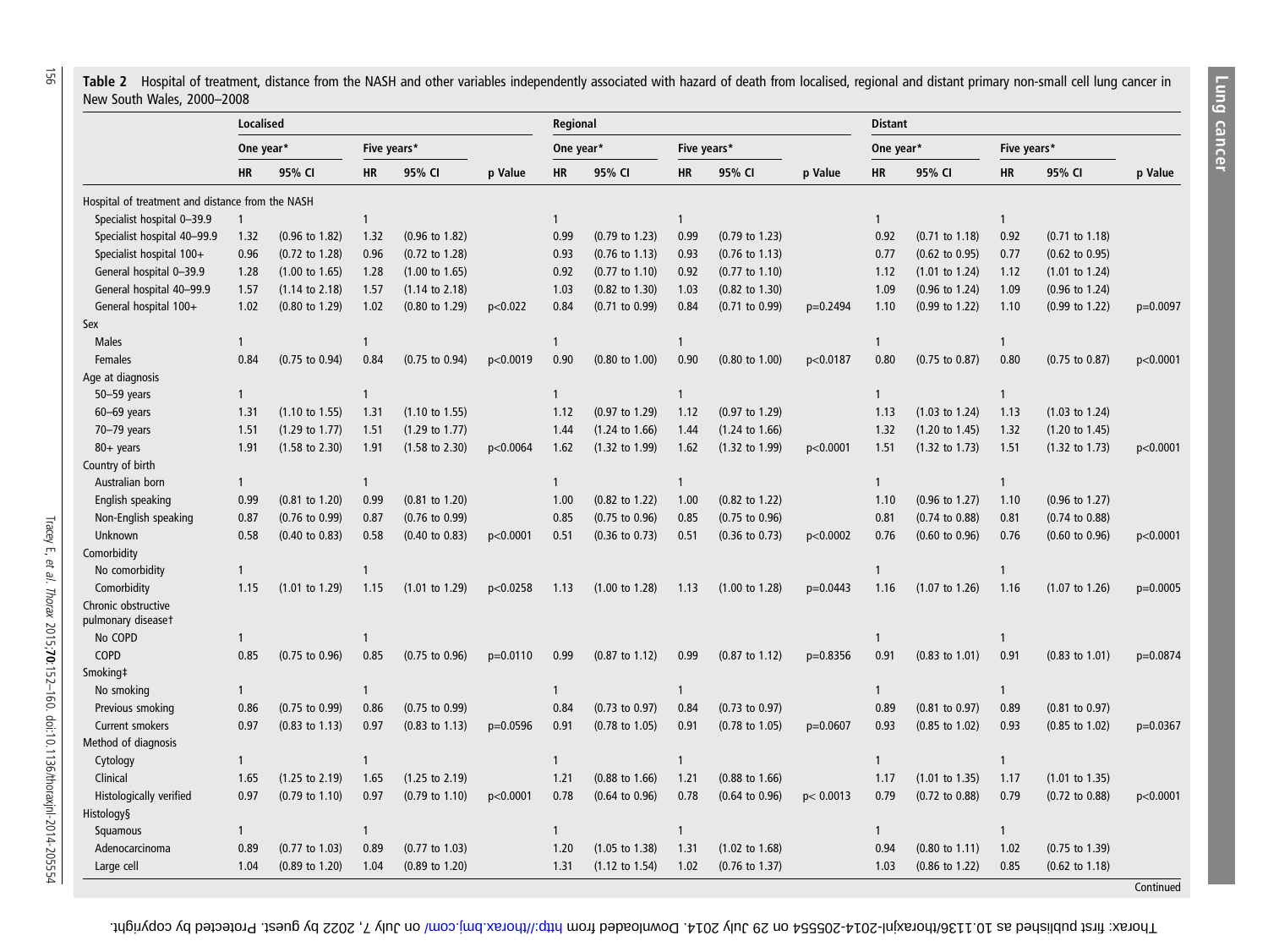Table 2 Continued

7–12 months

#### Localisedd and the control of the control of the control of the control of the control of the control of the control of One year\* Five years\* One year\* Five years\* One year\* Five years\* HR 95% CI HR 95% CI p Value HR 95% CI HR 95% CI p Value HR 95% CI HR 95% CI p Value **Other**  0.47 (0.37 to 0.61) 0.47 (0.37 to 0.61) p<0.0001 0.93 (0.72 to 1.19) 0.63 (0.41 to 0.98) p<0.0001 1.00 (0.80 to 1.25) 0.86 (0.57 to 1.31) p<0.0001 Type of admission Emergency the contract of the contract of the contract of the contract of the contract of the contract of the contract of the contract of the contract of the contract of the contract of the contract of the contract of the Planned 0.75 (0.64 to 0.87) 0.75 (0.64 to 0.87) 0.85 (0.72 to 1.00) 1.34 (0.99 to 1.80) 1.00 (0.89 to 1.13) 1.66 (1.32 to 2.09) **Other**  0.93 (0.67 to 1.30) 0.93 (0.67 to 1.30) p<0.0001 0.97 (0.68 to 1.38) 0.99 (0.52 to 1.88) p<0.0001 1.16 (0.89 to 1.51) 1.34 (0.83 to 2.17) p<0.0001 Major surgery¶ No resection 1 1 1 1 1 1 Pneumonectomy 0.35 (0.25 to 0.50) 0.74 (0.44 to 1.25) 0.42 (0.34 to 0.53) 0.60 (0.40 to 0.90) 0.28 (0.18 to 0.42) 0.16 (0.07 to 0.35) Lobectomy 0.14 (0.11 to 0.17) 0.32 (0.23 to 0.44) 0.31 (0.26 to 0.37) 0.54 (0.40 to 0.73) 0.34 (0.27 to 0.45) 0.32 (0.19 to 0.54) Segmental resection 0.18 (0.15 to 0.23) 0.37 (0.25 to 0.54) p<0.0001 0.32 (0.26 to 0.40) 0.60 (0.41 to 0.87) p<0.0001 0.36 (0.25 to 0.51) 0.24 (0.13 to 0.48) p<0.0001 Time to surgery At diagnosis 1 1 1 1 1 1 2–3 months 0.96 (0.77 to 1.19) 1.67 (1.12 to 2.47) 0.97 (0.82 to 1.14) 1.51 (1.11 to 2.04) 1.71 (1.43 to 2.04) 4.63 (3.23 to 6.64) 3–6 months 0.67 (0.50 to 0.90) 1.74 (1.02 to 2.96) 1.14 (0.93 to 1.39) 2.99 (2.01 to 4.44) 1.44 (1.19 to 1.76) 7.58 (4.82 to 11.92) 1.15 (0.97 to 1.38) 1.74 (1.27 to 2.37) p<0.0001 0.65 (0.50 to 0.85) 2.00 (1.25 to 3.20) p<0.0001 0.89 (0.70 to 1.13) 12.44 (7.01 to 22.07) p<0.0001

\*HRs at one and five years after diagnosis are presented because the effects of some variables in the model were time varying.

†COPD (diagnosis codes J41.0, J41.1, J41.8, J42.0, J42, J43, J43.1, J43.2, J43.8, J43.9, J44.0, J44.1, J44.8, J44.9).

‡Smoking codes (diagnosis codes Z86.43, Z72.0, Z71.6, F17).

§Cancer codes (ICD 0–3 morphology codes: squamous 80503–80783, large cell 80353, 83103, 80103–80123, 80143–80313, adenocarcinoma 82303–82313, 82503–82603, 81403, 82113, 83233, 85763, 82463 Other 80003–80053, 88003, 88013,<br> ¶Procedure codes (lobectomy (38438–01, 38441–00), resection (38438–00, 38440–00, 38440–01, 90169–00,90181–00), pneumonectomy (38441–01, 38438–02)).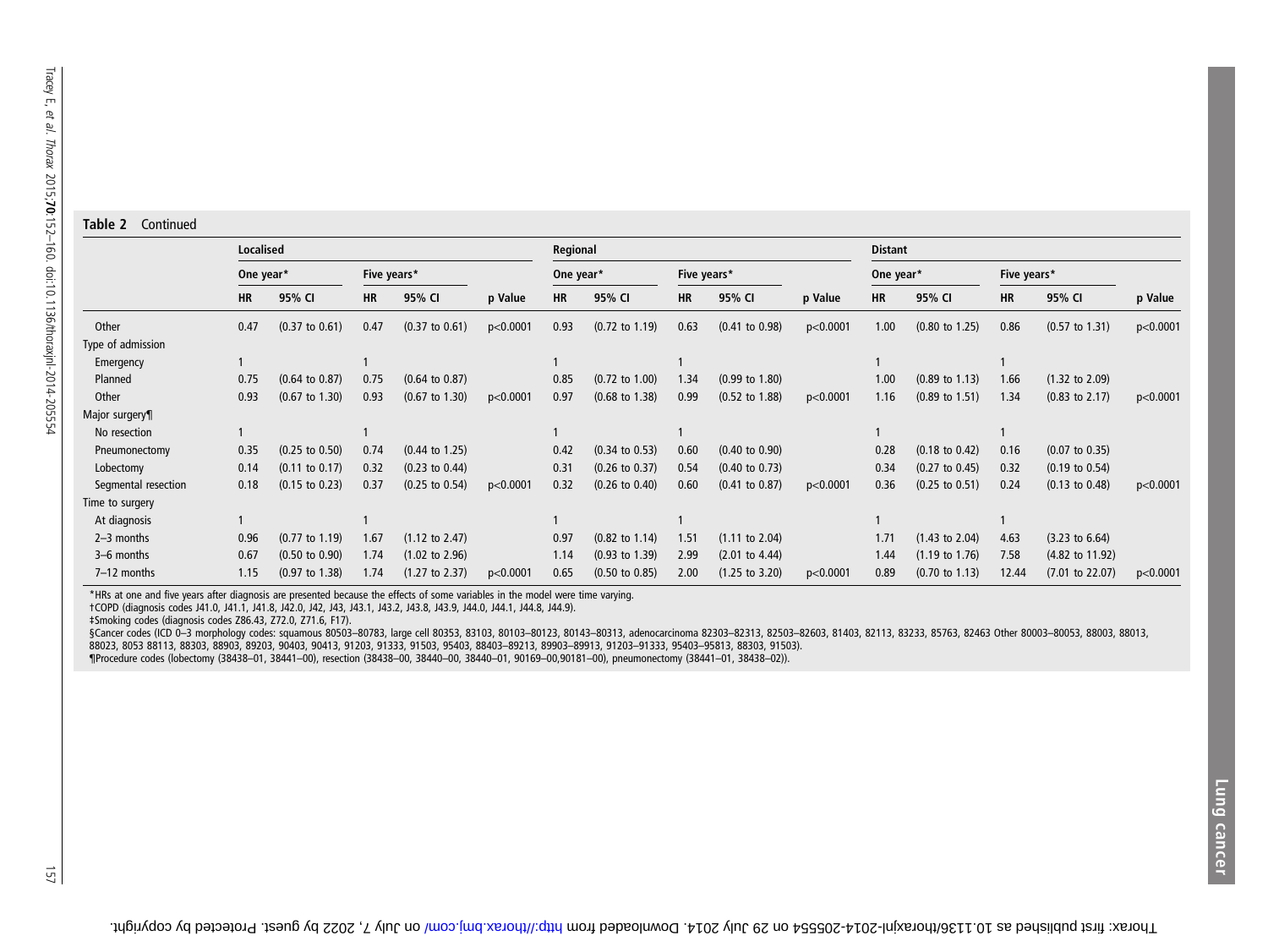<span id="page-6-0"></span>

| Table 3 Effect of presence or absence of surgery on associations of hospital of treatment and distance from a NASH with hazard of death from |  |  |  |  |  |
|----------------------------------------------------------------------------------------------------------------------------------------------|--|--|--|--|--|
| NSCLC in patients with localised, regional and distant stage disease                                                                         |  |  |  |  |  |

|                                                | <b>HR</b>    | 95% CI                                 | p Value  | HR                                     | 95% CI                    | p Value  |  |
|------------------------------------------------|--------------|----------------------------------------|----------|----------------------------------------|---------------------------|----------|--|
| Hospital of treatment and distance from a NASH |              | Multivariable model including surgery* |          | Multivariable model excluding surgery* |                           |          |  |
| Localised NSCLC patients (n=3240)              |              |                                        |          |                                        |                           |          |  |
| Specialist hospital 0-39.9                     |              |                                        |          | 1                                      |                           |          |  |
| Specialist hospital 40-99.9                    | 0.82         | $(0.64 \text{ to } 1.05)$              |          | 1.32                                   | $(0.96 \text{ to } 1.82)$ |          |  |
| Specialist hospital 100+                       | 0.64         | $(0.51 \text{ to } 0.81)$              |          | 0.96                                   | $(0.72 \text{ to } 1.28)$ |          |  |
| General hospital 0-39.9                        | 1.69         | $(1.43 \text{ to } 2.00)$              |          | 1.28                                   | $(1.00 \text{ to } 1.65)$ |          |  |
| General hospital 40-99.9                       | 2.01         | $(1.63 \text{ to } 2.48)$              |          | 1.57                                   | $(1.14 \text{ to } 2.18)$ |          |  |
| General hospital 100+                          | 1.82         | $(1.55 \text{ to } 2.13)$              | p<0.0001 | 1.02                                   | $(0.80 \text{ to } 1.29)$ | p<0.022  |  |
| Regional NSCLC patients(n=2435)                |              |                                        |          |                                        |                           |          |  |
| Specialist hospital 0-39.9                     | 1            |                                        |          | 1                                      |                           |          |  |
| Specialist hospital 40-99.9                    | 0.82         | $(0.66 \text{ to } 1.01)$              |          | 0.99                                   | $(0.79 \text{ to } 1.23)$ |          |  |
| Specialist hospital 100+                       | 0.77         | $(0.63 \text{ to } 0.93)$              |          | 0.93                                   | $(0.76 \text{ to } 1.13)$ |          |  |
| General hospital 0-39.9                        | 1.24         | $(1.04 \text{ to } 1.47)$              |          | 0.92                                   | $(0.77 \text{ to } 1.10)$ |          |  |
| General hospital 40-99.9                       | 1.58         | $(1.26 \text{ to } 1.98)$              |          | 1.03                                   | $(0.82 \text{ to } 1.30)$ |          |  |
| General hospital 100+                          | 1.23         | $(1.04 \text{ to } 1.45)$              | p<0.0001 | 0.84                                   | $(0.71 \text{ to } 0.99)$ | p=0.2494 |  |
| Distant NSCLC patients (n=3540)                |              |                                        |          |                                        |                           |          |  |
| Specialist hospital 0-39.9                     | $\mathbf{1}$ |                                        |          | 1                                      |                           |          |  |
| Specialist hospital 40-99.9                    | 0.82         | $(0.64 \text{ to } 1.06)$              |          | 0.92                                   | $(0.71$ to $1.18)$        |          |  |
| Specialist hospital 100+                       | 0.65         | $(0.52 \text{ to } 0.80)$              |          | 0.77                                   | $(0.62 \text{ to } 0.95)$ |          |  |
| General hospital 0-39.9                        | 1.18         | $(1.06 \text{ to } 1.30)$              |          | 1.12                                   | $(1.01 \text{ to } 1.24)$ |          |  |
| General hospital 40-99.9                       | 1.21         | $(1.07 \text{ to } 1.38)$              |          | 1.09                                   | $(0.96 \text{ to } 1.24)$ |          |  |
| General hospital 100+                          | 1.23         | $(1.11 \text{ to } 1.36)$              | p<0.0001 | 1.10                                   | $(0.99 \text{ to } 1.22)$ | p=0.0097 |  |

\*Adjusted for hospital of treatment and distance from a NASH, sex, age at diagnosis, country of birth, comorbidity, COPD, smoking, method of diagnosis, histology, type of admission and time to diagnosis.

NSCLC, non-small cell lung cancer.

type appeared as important determinants of having a resection and, therefore, of outcome of NSCLC.

We found as have others<sup>23</sup> <sup>24</sup> in a number of  $UK<sup>5-7</sup>$ <sup>25</sup> and US studies<sup>[26 27](#page-8-0)</sup> that patients living in proximity to a specialist hospital attended one. In addition, we found this pattern of attendance was similar regardless of the stage at diagnosis with 85% of localised and regional and 70% of distant stage patients attending specialist hospitals if they lived within 0–39 km of one. There is evidence, too, that the proximity to hospital and specialty of the referring doctor is important. In a study of US SEER registered lung cancer patients with linked Medicare records, patients were more likely to attend a National Cancer Institute centre if they lived within 30 min of one and had care from a specialist doctor in the preceding 6 months. $^{24}$ 

We found that if patients attended a general hospital, their survival was poorer, because they were less likely to have a resection of their cancer. Crawford and coworkers' in a UK registry study also found that lung cancer patients whose closest hospital was district hospital were significantly less likely to have thoracic surgery than those whose closest hospital was a cancer centre. Other studies of lung cancer patients in the north of England found that both distance from a cancer centre and deprivation reduced the likelihood of surgery, and treatment in a cancer centre reduced the likelihood of death. $5-7$  More recently, the UK lung cancer audit found that NSCLC patients first seen at thoracic surgical centres were 51% more likely to have resection than those seen in other centres (adjusted OR 1.51, 95% CI 1.16 to 1.97).<sup>8</sup> A recent UK study also found better survival in hospitals with higher resection volumes even for patients who were older, had lower socioeconomic status or had comorbidities.<sup>[28](#page-8-0)</sup> We found as have others that regardless of

stage at diagnosis and after adjustment for other factors, having any resection (pneumonectomy, lobectomy or segmental resection) was the single most important factor in reducing the hazard of death.<sup>[8 24](#page-7-0)</sup>

Most studies of the efficacy of surgical resection of early stage NSCLC have been observational, based on routinely collected data or audits.<sup>[29](#page-8-0)</sup> However, both US<sup>30</sup> and Australian<sup>[1](#page-7-0)</sup> guidelines recommend that stage I to stage IIIa NSCLC patients with potentially resectable disease have a lung resection, subject to staging that includes systematic lymph node sampling or mediastinal lymph node dissection. We could not determine if formal staging was undertaken. However, NSW lung cancer patterns of care studies $9-11$  $9-11$  report that 89% of lung cancer patients saw a specialist at some time in their care, with 54% initially referred to a respiratory physician. Of these, 90% were referred to either an oncologist or cardiothoracic surgeon. Vinod et  $al<sup>11</sup>$  $al<sup>11</sup>$  $al<sup>11</sup>$  found that 49% of stage I patients, 24% of stage II and 4% of stage III NSCLC patients would have expected to have their lung cancer resected.

The outcomes for surgically treated patients we observed are similar to those of Rich et  $al$ ,<sup>[8](#page-7-0)</sup> who examined the outcomes for 34 513 NSCLC patients in a lung cancer audit. They found that potentially curative surgery was the most powerful overall determinant of survival. Relative to patients who did not have surgery, patients who had surgery had an HR of 0.41 (95%CI 0.39 to 0.44) after adjusting for age, sex, performance status, stage and comorbidity.

Apart from the increased likelihood of having a resection, patients referred to specialist centres would have access to lung cancer specialists for all their care, positive emission tomography (PET) for operative prestaging, guideline based lung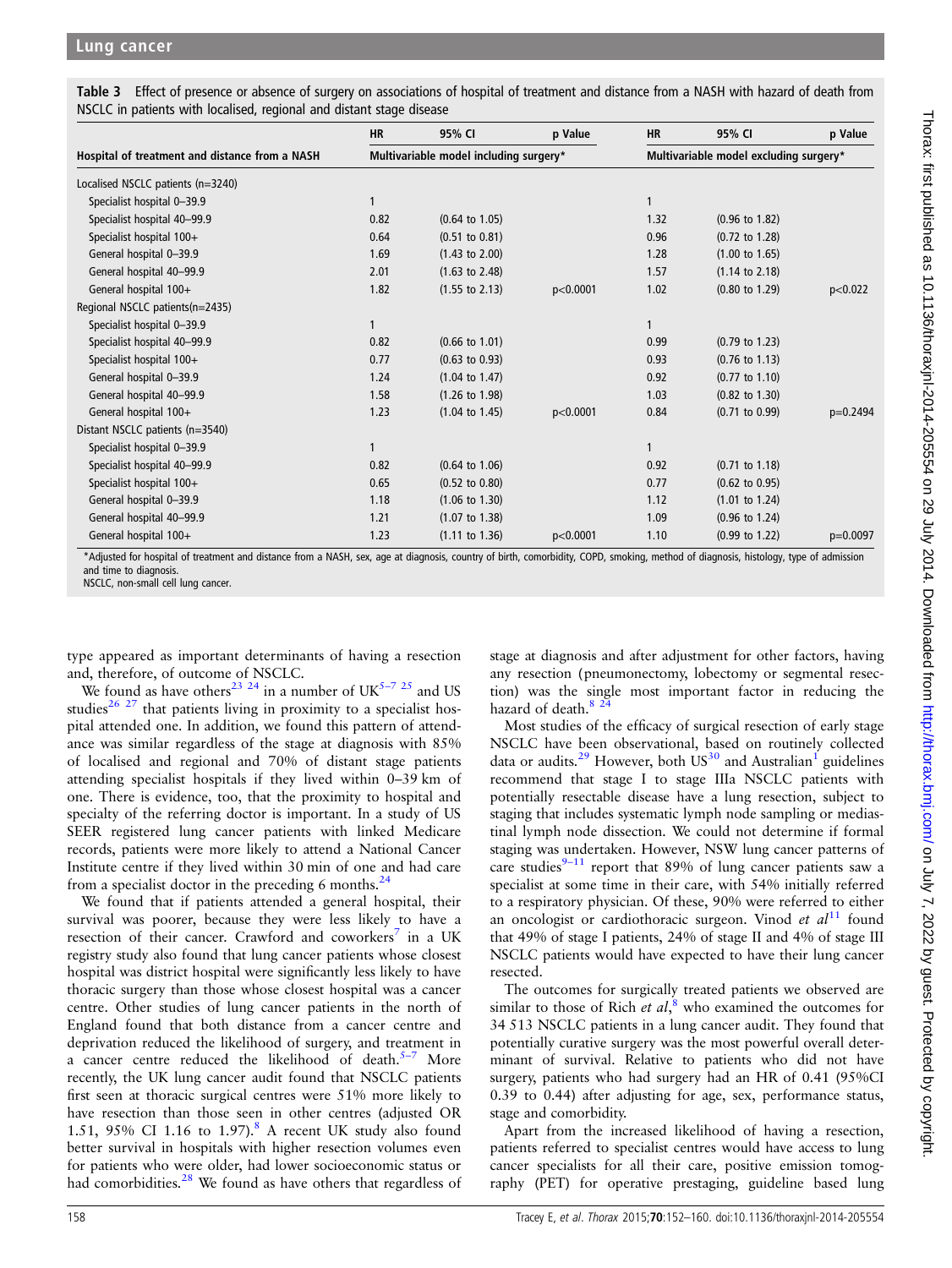<span id="page-7-0"></span>cancer treatment $^{23}$  and a reduced likelihood of developing complications.<sup>3</sup> A recent lung cancer audit in Victoria, Australia, found that multidisciplinary team management of lung cancer patients, which is most likely to be available in specialist centres, was an independent predictor of receiving guideline based treatment and of a lower hazard of death.<sup>31</sup> Specialised facilities and practices are less likely to be available in general hospitals, which tend to be outer urban or rural and to serve smaller, less dense populations.<sup>[32](#page-8-0)</sup>

We found, as have others, consistently lower hazard of death in women<sup>5 8</sup> and a higher hazard of death with increasing age.<sup>578</sup> Unlike others<sup>56</sup> but consistent with some NSW studies, $10^{33}$  though not all, $34$  we did not find that socioeconomic status affected the hazard of dying from lung cancer. We also found, as have other Australian<sup>9–11 [31](#page-8-0)</sup> and UK studies,<sup>7</sup> that there were higher hazards of death in patients with any comorbidity, $8$  those without histological confirmation<sup>[35](#page-8-0)</sup> and patients who were admitted through the emergency department.<sup>[36](#page-8-0)</sup>

#### LIMITATIONS AND STRENGTHS

This study was limited to surgical treatment. Other studies have shown that, as for surgery, there is lower use of radiotherapy,  $6\frac{37}{2}$ chemotherapy<sup>7 [37](#page-8-0)</sup> and combined treatment<sup>[37](#page-8-0)</sup> with increasing distance to a specialist centre. Our study used a cancer registry based definition of localised, regional and distant stage; while tumour, nodes and metastases (TNM) definitions would have been preferable, they were not available. Cancer registry summary staging categories, however, are routinely used for international comparisons of survival.<sup>14</sup> A recent comparison of lung cancer summary staging and TNM staging showed that whereas all metastases are grouped into T4 category with summary staging, extension to adjacent organs (mediastinum, great vessels, trachea, oesophagus or carina) is categorised as regional stage.<sup>14</sup> However, we do not believe that staging error will have an effect on our main findings because results for hospital of treatment and distance to the NASH were similar in each stage category.

The major strengths of our study are its coverage of the whole population and our ability to link cancer registry and hospital separation records, both public and private, include routinely recorded measures of cancer stage (albeit imperfect) and use geocoded data to provide precise measures of distance between patients' residences and distance to the NASH.

If patients were being referred to specialist hospitals on the basis of appropriateness for resection, then the proportion of patients so referred would not vary by distance from the NASH. A better understanding of physician referral patterns is needed. A greater understanding of patient factors influencing travel to specialist care is also required.

Acknowledgements The authors thank Professor Patrick Royston from the MRC Clinical Trials Unit at the University College London for his advice about directly adjusted survival curves, as well as for providing the method and STATA syntax to determine model fit by comparing Kaplan-Meier unadjusted survival curves with the covariate-adjusted survival curves. The authors would also like to thank the NSW Central Cancer Registry for processing the data and for their dedication and commitment to data quality, and the Centre for Health Record Linkage for linking the Cancer Registry and Hospital data.

Contributors ET: conceived the design of the manuscript and discussed this with BA and JY, undertook the literature review, data analysis and drafting and revision of the manuscript. BM: reviewed the surgical procedure codes and provided clinical advice on the manuscript. TBP: provided biostatistical advice and commented on the results and interpretation. JY: provided suggestions on the design commented on the results and health service implications. BA: provided suggestions on the design, advice in interpreting the results and presenting the tables, suggested further

analyses and revised drafts of the manuscript. All authors provided commentary on revisions of the manuscript. All authors have read and approved the final draft of the manuscript.

**Funding** This work has been partially funded by a University Postgraduate Scholarship funded by the University of Sydney.

Competing interests None.

**Ethics approval** NSW Population and Health Services Research Ethics Committee.

**Provenance and peer review** Not commissioned: externally peer reviewed.

Data sharing statement Sensitivity analyses are available on request as mentioned in the text.

#### **REFERENCES**

- **National Health and Medical Research Council.** Clinical practice guidelines for the prevention, diagnosis and management of lung cancer. Canberra, ACT: Australian Government, 2004.
- 2 National Cancer Institute. Non-Small Cell Lung Cancer Treatment. Secondary Non-Small Cell Lung Cancer Treatment 9th January 2014 2013. [http://www.cancer.](http://www.cancer.gov/cancertopics/pdq/treatment/non-small-cell-lung/healthprofessional) [gov/cancertopics/pdq/treatment/non-small-cell-lung/healthprofessional](http://www.cancer.gov/cancertopics/pdq/treatment/non-small-cell-lung/healthprofessional)
- 3 Tieu B, Schipper P. Specialty matters in the treatment of lung cancer. Semin Thorac Cardiovasc Surg 2012;24:99–105.
- 4 Freeman RK, Dilts JR, Ascioti AJ, et al. A comparison of quality and cost indicators by surgical specialty for lobectomy of the lung. J Thorac Cardiovasc Surg 2013;145:68–73; discussion 73–4.
- 5 Jones AP, Haynes R, Sauerzapf V, et al. Travel times to health care and survival from cancers in Northern England. Eur J Cancer 2008;44:269-74.
- 6 Jones AP, Haynes R, Sauerzapf V, et al. Travel time to hospital and treatment for breast, colon, rectum, lung, ovary and prostate cancer. Eur J Cancer 2008;44:992–9.
- 7 Crawford SM, Sauerzapf V, Haynes R, et al. Social and geographical factors affecting access to treatment of lung cancer. Br J Cancer 2009;101:897–901.
- Rich AL, Tata LJ, Free CM, et al. Inequalities in outcomes for non-small cell lung cancer: the influence of clinical characteristics and features of the local lung cancer service. Thorax 2011;66:1078–84.
- Simonella L, O'Connell D, Vinod S, et al. No improvement in lung cancer care: the management of lung cancer in 1996 and 2002 in New South Wales. Intern Med J 2009;39:453–58.
- 10 Vinod S, Hui A, Esmaili N, et al. Comparison of patterns of care in lung cancer in three area health services in New South Wales, Australia. Intern Med J 2004;34:677–83.
- Vinod SK, O'Connell DL, Simonella L, et al. Gaps in optimal care for lung cancer. J Thorac Oncol 2008;3:871–79.
- 12 Jong KE, Smith DP, Yu XQ, et al. Remoteness of residence and survival from cancer in New South Wales. Med J Aust 2004;180:618–22.
- 13 Tracey E, Ling L, Baker D, et al. Cancer in New South Wales: Incidence and Mortality 2007. NSW: Sydney Cancer Institute, 2009.
- 14 Walters S, Maringe C, Butler J, et al. Comparability of stage data in cancer registries in six countries: lessons from the International Cancer Benchmarking Partnership. Int J Cancer 2013;132:676–85.
- 15 Walters S, Maringe C, Coleman MP, et al. Lung cancer survival and stage at diagnosis in Australia, Canada, Denmark, Norway, Sweden and the UK: a population-based study, 2004–2007. Thorax 2013.
- National Centre for Classification in Health. The International Statistical Classification of Diseases and Related Health Problems, Tenth Revision, Australian Modification (ICD-10-AM). Lidcombe, NSW, 2010.
- 17 CHEREL. Centre for Health Record Linkage MLK Quality Assurance. NSW, 2011.
- 18 North American Association of Cancer Registries. Great Circle Distance Calculator SAS Application Secondary Great Circle Distance Calculator SAS Application 2001. <http://www.naaccr.org/Research/DataAnalysisTools.aspx>
- 19 Haynes R, Jones AP, Sauerzapf V, et al. Validation of travel times to hospital estimated by GIS. Int J Health Geogr 2006;5:40.
- 20 Ministry of Health. Isolated Patients Travel and Accommodation Assistance Scheme Policy Framework. North Sydney, NSW: NSW Government, 2012.
- 21 NSW Cancer Institute. Canrefer-Cancer Referral Network. Secondary Canrefer-Cancer Referral Network 2013.<http://www.canrefer.org.au/>
- 22 Royston P, Lambert PC. Flexible parametric survival analysis using Stata: beyond the Cox model. Texas United States of America: StataCorp LP, 2011.
- Goulart BH, Reyes CM, Fedorenko CR, et al. Referral and treatment patterns among patients with stages III and IV non-small-cell lung cancer. J Clin Oncol 2013;9: 42–50.
- 24 Onega T, Duell EJ, Shi X, et al. Determinants of NCI Cancer Center attendance in Medicare patients with lung, breast, colorectal, or prostate cancer. J Gen Intern Med 2009;24:205–10.
- 25 Melling PP, Hatfield AC, Muers MF, et al. Lung cancer referral patterns in the former Yorkshire region of the UK. Br J Cancer 2002;86:36–42.